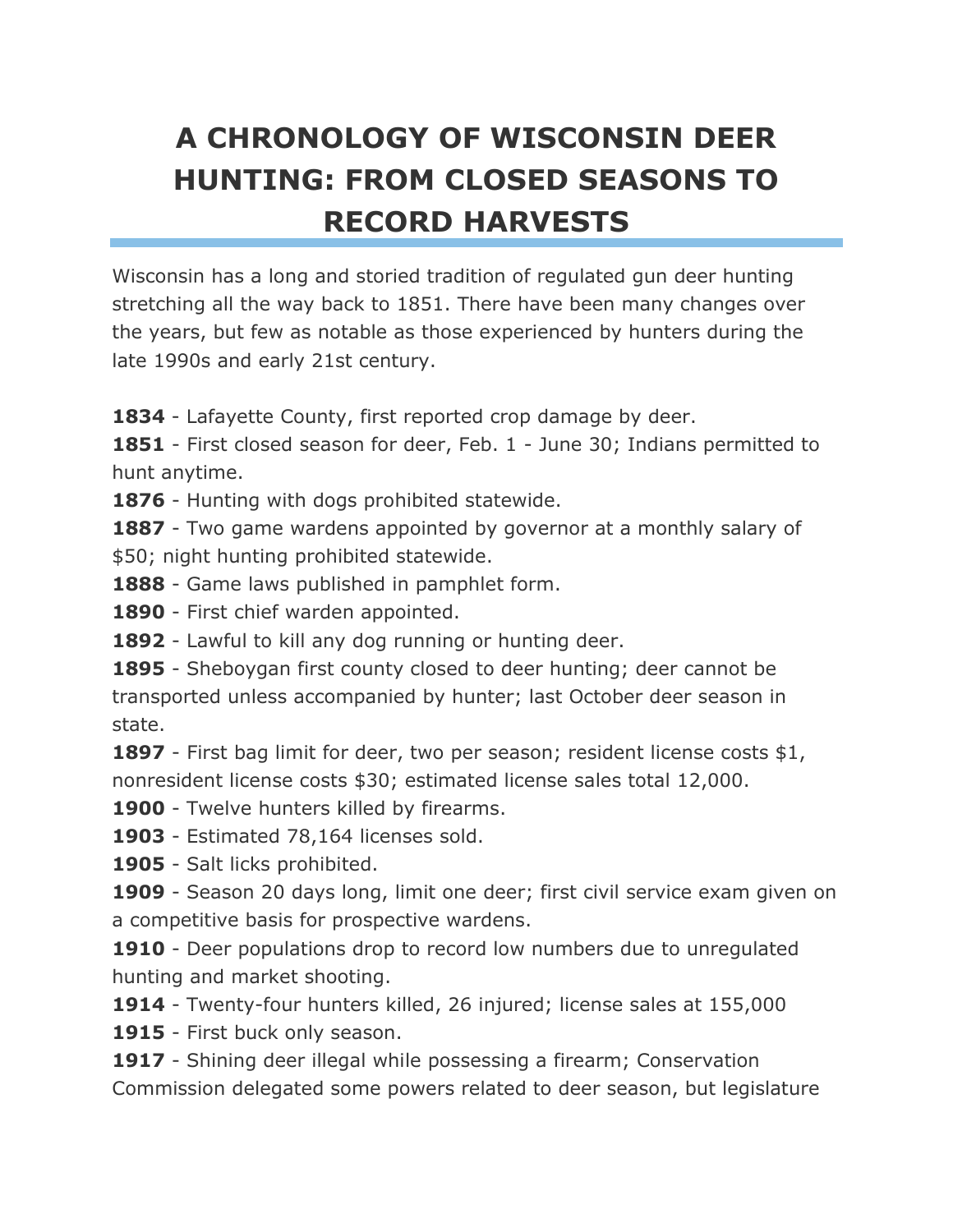retains authority to set seasons; deer tags (paper) required for the first time...they cost 10 cents.

**1919** - Estimated kill is 25,152.

**1920** - First use of metal deer tags...they cost 10 cents.

**1921** - Wardens are instructed that "all deer found in possession...with horns less than three inches in length, is a fawn and should be confiscated."

**1924** - Estimated kill is 7,000.

**1925** - Legislature passes law closing deer season in alternate years.

**1927** - No open season.

**1928** - Deer hunters required to wear official conservation button while hunting; Game Division formed with Conservation Department; estimated kill is 17,000 with 69,049 deer tags sold.

**1929** - No open season.

**1930** - Estimated kill is 23,000 with 70,284 deer tags sold. First deer killed by a bowhunter.

**1931** - No open season.

**1932** - Deer tag price is raised to \$1; estimated kill is 36,009 with 70,245 deer tags sold.

**1933** - No open season; Conservation Congress, an advisory group representing public opinion registered at annual county hearings, begins to assist the Conservation Commission in establishing a deer management policy.

**1934** - First official archery deer season; estimated gun kill is 21,251 with 83,939 deer tags sold.

**1935** - No open season.

**1937** - Shortest deer season on record, three days.

**1938** - Use of .22 rifle and .410 shotgun prohibited.

**1939** - Licensed children between ages 12 and 16 must be accompanied by parent or guardian; buckshot prohibited statewide.

**1941** - Deer predators rare, timber wolves nearing extinction; estimated gun kill is 40,403 with 124,305 deer tags sold.

**1942** - Back tags required while deer hunting.

**1943** - First doe and fawn season in 24 years. The 1943 season was unique in Wisconsin, with a "split season" with forked  $(>1"$  fork) bucks-only for 4 days followed by a 3-day closure and then 4 days of antlerless-only (128,000 harvest).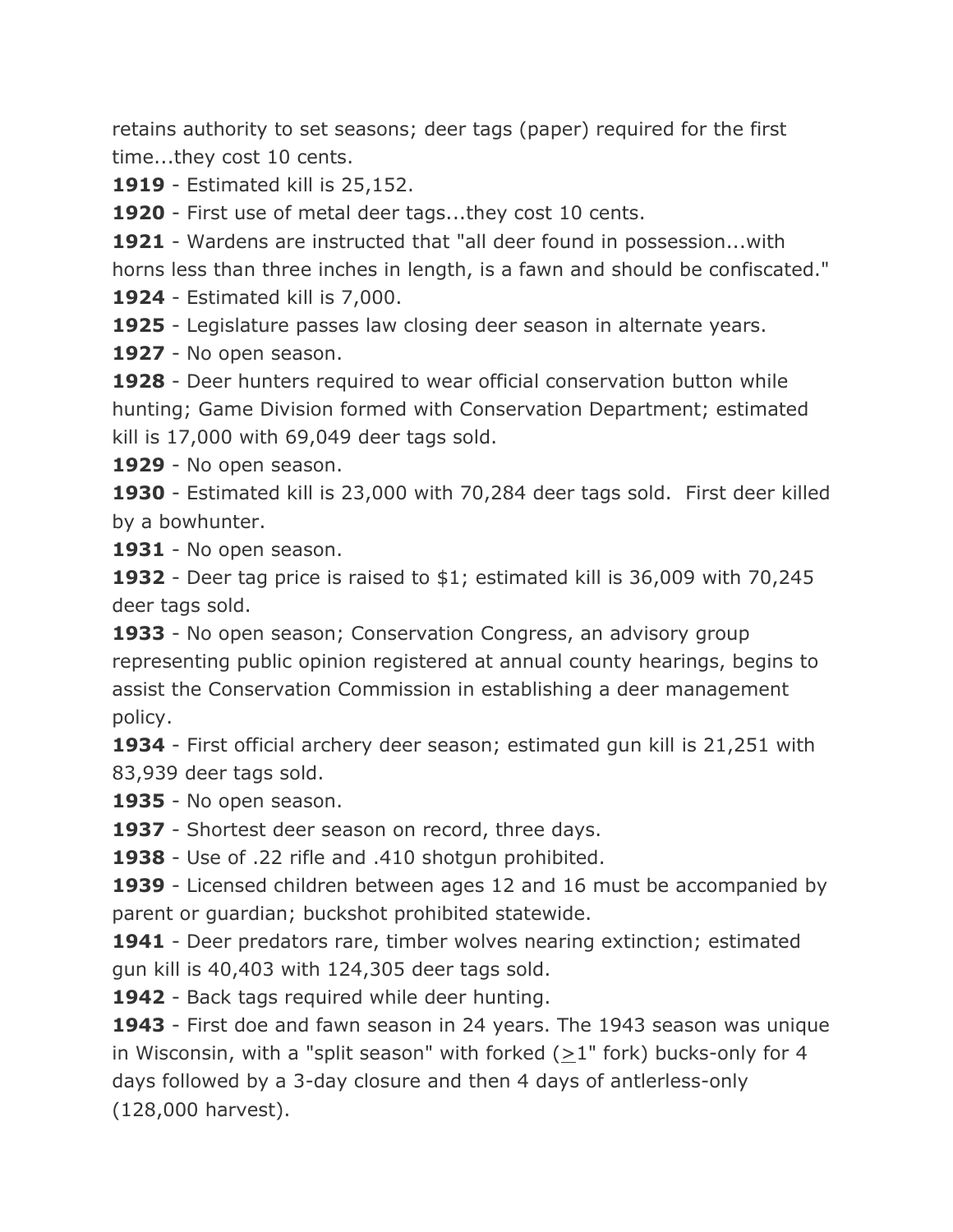**1945** - First year of 'shotgun only' counties; wearing red clothing required while hunting deer.

**1949** - The 1949 season was an unusual any-deer hunt - bucks with more than a two-inch fork were protected (159,000 harvest).

**1950** - First 'any deer' season since 1919; estimated gun kill is 167,911 with 312,570 deer tags sold.

**1951** - Deer hunting license and tag cost \$2.50; orange clothing now included under red clothing law; Wisconsin leads nation in whitetail deer kill for third consecutive year.

**1953** - First season gun deer hunters required to register deer at checking station.

**1954** - Two-thirds of bucks harvested are less than three years old; portions of Walworth and Waukesha Counties and all of Jefferson County open for the first time since 1906.

**1956** - 100th established gun deer season; registered gun kill is 35,562 with 294,645 deer tags sold.

**1957** - Legislature authorizes party permit.

**1958** - Longest deer season since 1916, 16 days; Rock County open for the first time since 1906; first harvest by deer management unit (in northwest and northeast only); registered gun kill is 95,234, of which 44,987 taken by party permit; 335,866 deer tags and 58,348 party permits sold, respectively.

**1959** - First statewide deer registration by unit; Game Management Division of Conservation Department assumes responsibility for coordinating the state's deer program; first open season in Kenosha County since 1906.

**1960** - Hunter not permitted to buy a license after opening day of gun season; Green and Racine Counties open for the first time since 1906; all counties now open except Milwaukee; registered gun kill is 61,005, of which 25,515 taken by party permit; 338,208 deer tags and 47,522 party permits sold, respectively.

**1961** - Resident big game license increased from \$4 to \$5; first use of SAK sex-age-kill population-reconstruction technique for estimating deer numbers; hunters required to transport deer openly while driving to registration station; legislation authorizing unit specific quotas for antlerless harvest established.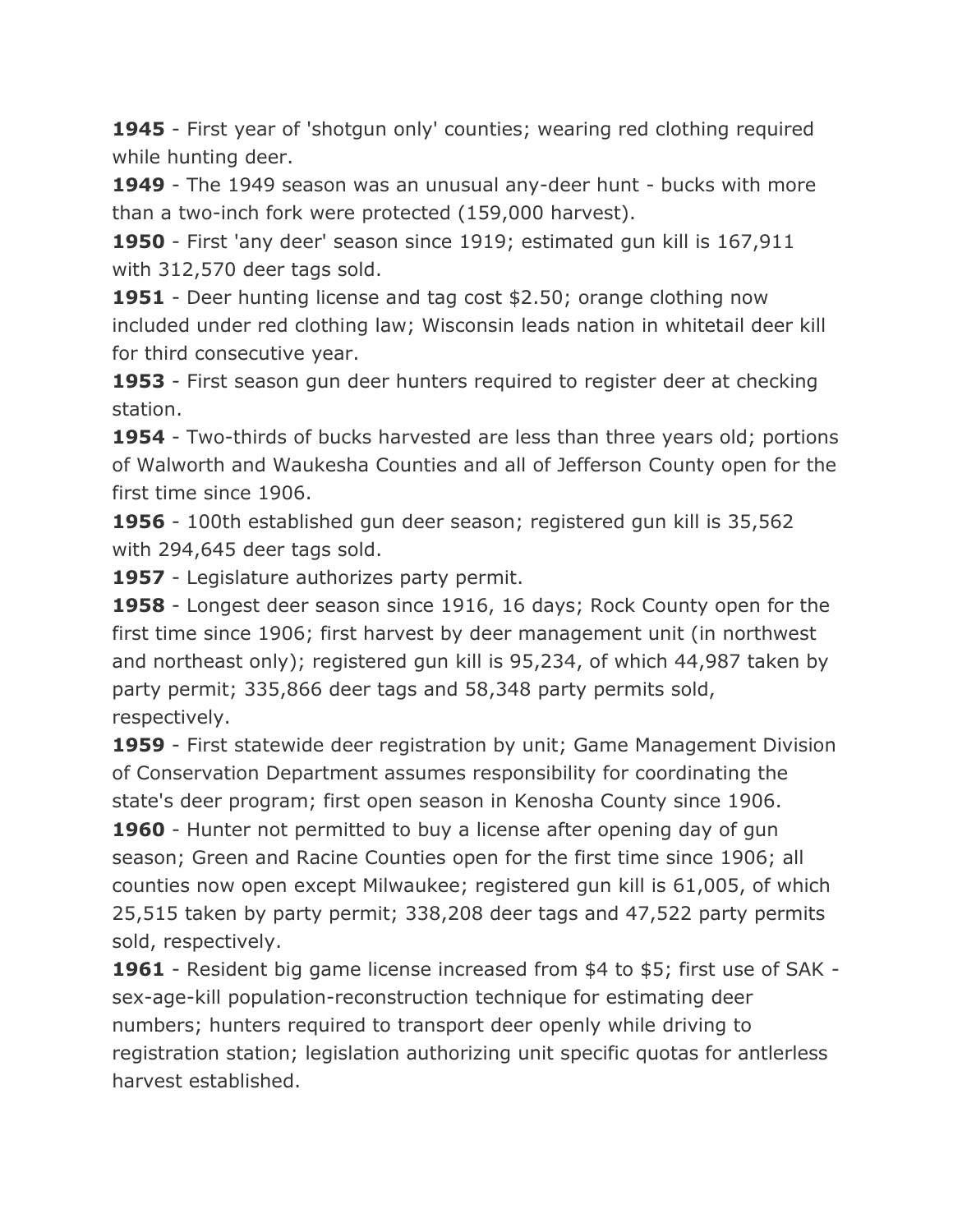**1962** - Deer population above 400,000; deer management unit specific population goals established.

**1963** - First year of quota party permits in eight management units; assassination of President Kennedy lessens hunting pressure.

**1964** - Party permit quota extended to 32 management units.

**1967** - Hunter Safety Education Program begins.

**1970** - Registered gun kill is 72,844 with 501,799 licenses sold; 13 hunters killed.

**1973** - No deer season fatalities.

**1978** - Record registered gun kill is 150,845 with 644,594 licenses sold.

**1980** - Blaze orange clothing required; first season of Hunter's Choice permit; new law prohibits shining wild animals from 10pm to 7pm, Sept. 15 - Dec. 31; coyote season closed in northern management units to protect nascent wolf population.

**1981** - Record registered deer kill of 166,673 with 629,034 licenses sold.

**1982** - Another record registered gun kill of 182,715 with 637,320 licenses sold; three deer season fatalities.

**1983** - Harvest continues to rise with another record registered gun kill of 197,600 with 649,972 licenses sold; experimental antlerless deer shunt in six southern management units to relieve crop damage.

**1984** - Big jump in registered kill, fourth record harvest in a row of 255,726 with license sales totaling 657,969; handgun deer hunting allowed in shotgun areas; group hunting legalized.

**1985** - Fifth consecutive record kill of 274,302 with 670,329 licenses sold; deer season extended in 21 management units; legislature further strengthens road hunting restrictions.

**1986** - Gun deer season now nine days statewide; landowner preference program begins for Hunter's Choice permits.

**1987** - First year of bonus antlerless permits; seven fatalities and 46 injuries.

**1988** - Handguns permitted statewide.

**1989** - Record registered gun harvest of 310,192 with 662,280 licenses sold; pre-hunt herd estimate of 1.15 million deer; two fatalities and 37 firearm injuries.

**1990** - License sales peak at 699,275. Another record gun kill of 350,040, including 209,005 antlerless deer; archers take 49,291 deer; pre-hunt herd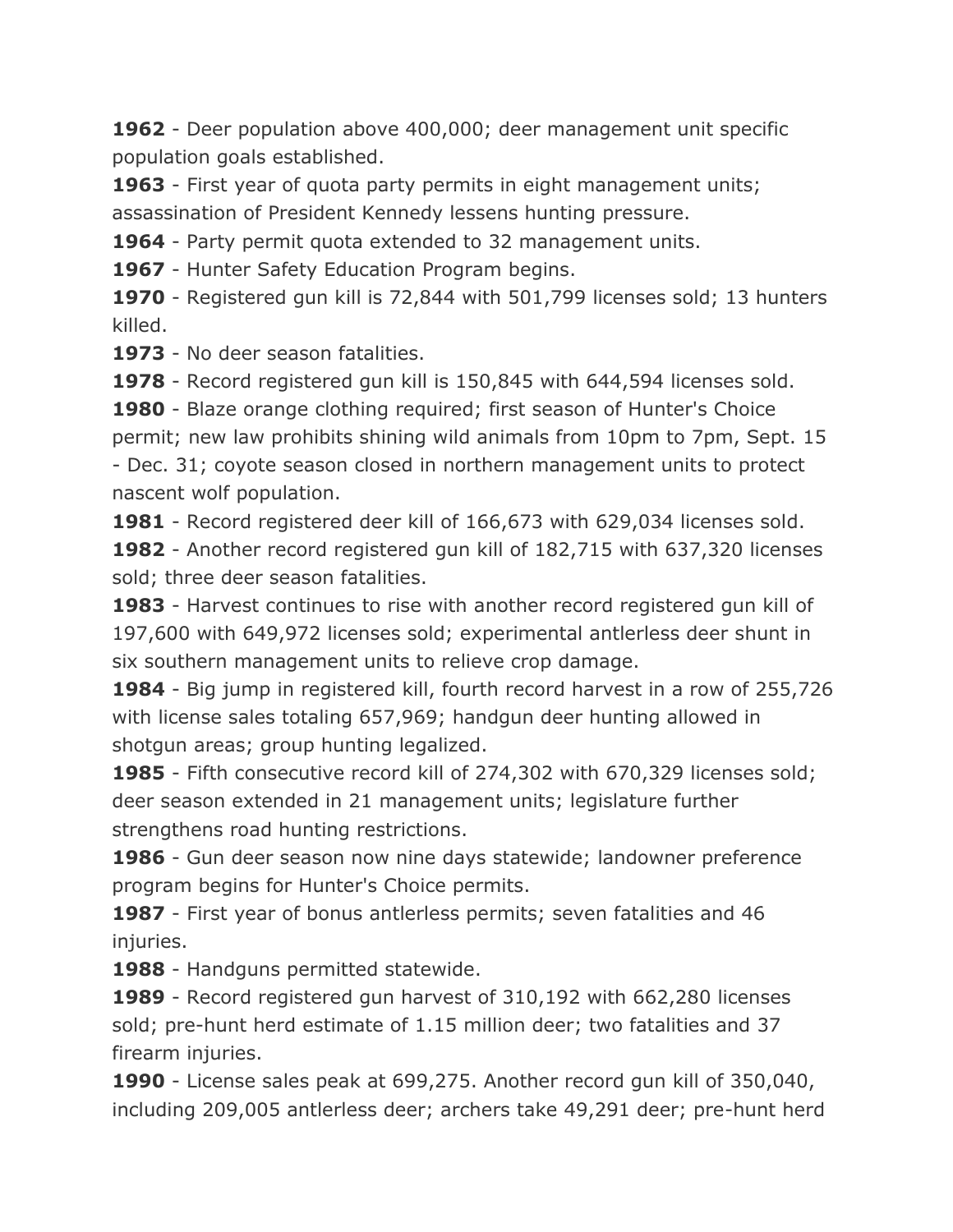estimate of 1.3 million; season extended for seven days in 67 management units.

**1991** - First year of separate, seven-day muzzleloader season; third consecutive year of record gun harvest, 352,330; archery harvest jumps to 69,097; hunters allowed to buy more than one antlerless permit.

**1992** - Natural Resources Board approves DNR secretary's recommendation to keep the gun season at nine days; new metro management units established around La Crosse, Madison and Milwaukee. After three recordbreaking harvests, gun harvest drops to 288,820, still the fourth highest on record.

**1993** - Pre-hunt herd population at 1 million with many units below prescribed goals; 34 units, mainly in the north, designated as buck-only units; license sales dip to 652,491; gun harvest at 217,584; archers take 53,008 deer; one fatality, 17 firearm injuries.

**1994** - Gun harvest back up, by more than 90,000, to 307,629. Hunters Choice permit widely available; six northwest management units remain buck only; herd beginning to build up in southern agricultural range.

**1995** - For the first time hunters can use their bonus or Hunter's Choice permits in either the gun, bow or muzzleloader seasons; gun harvest totals 398,002, a new state record; archers kill a record 69,269 deer; 32 firearm incidents, one fatality.

**1996** - First October gun deer hunt since 1897; "Earn-a-Buck" rules, requiring hunters to harvest a doe before taking a buck, established in 19 deer management units in agricultural range; special four-day, antlerlessonly season in October in all 19 of these DMUs. October gun harvest is 24,954 deer.

**1997** - The safest gun season ever with one fatality and 10 injuries; 'Earn a Buck' provision scuttled; early Zone T (October gun) season in seven management units and three state parks.

**1998** -Gun harvest of 332,254 is fifth highest; bow hunters take a record 75,301 deer, 18.5 percent of total; 19 firearm incidents with two fatalities; after a mild winter, most DMUs estimated to be above population goals; early October season held in one management unit, 67A.

**1999** - Record gun harvest of 402,204 deer; record archery harvest at 92,203; licensed hunters at 690,194, second highest to date; resident deer license costs \$20; non-resident license \$135; early archery season,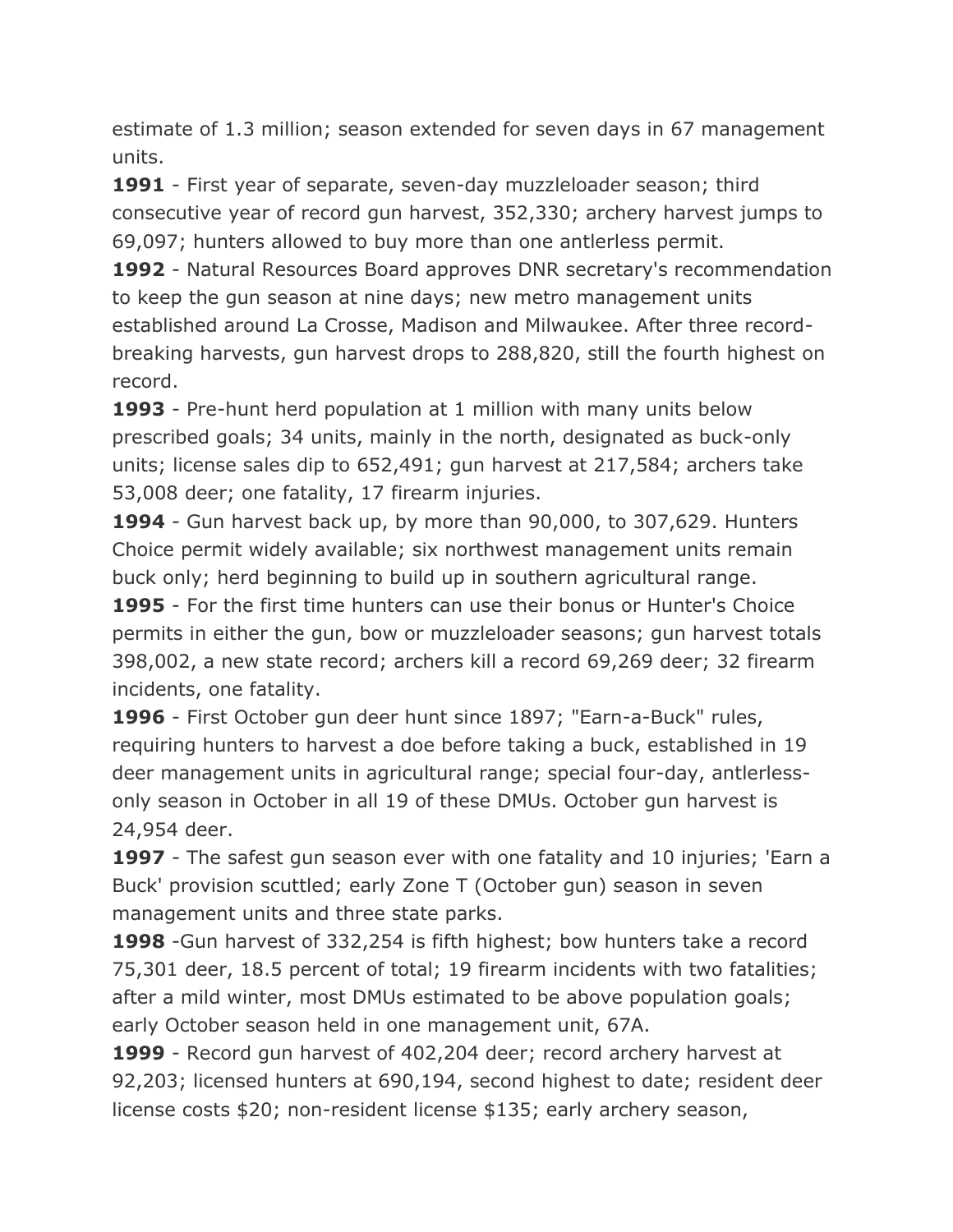traditionally closed a week before November gun hunt, is extended in all 7 Zone T units through the Thursday preceding the traditional gun opener. **2000** - The gun harvest jumps by more than 125,000 deer to an all-time record of 528,494. With 694,712 licensed gun hunters, their success rate is an astonishing 76 percent. By comparison, in the 43 years from 1966 to 2009, the average success rate for gun hunters is 37 percent.

**2001** - Routine testing by DNR, weeks after the close of hunting, reveals that three deer harvested in the Town of Vermont in Dane County had CWD, or chronic wasting disease. The gun harvest drops to 361,264, still the fifth highest on record and higher than any harvest prior to 1995. Archery harvest remains high at 83,120, so the total harvest is fourth highest on record. October and December Zone T gun hunts in 67 DMUs.

**2002** - The DNR and hunters begin looking for answers after CWD is found for the first time in wild deer east of the Mississippi River. For two decades, the always fatal, contagious disease had been largely confined, in the wild, to deer and elk in Colorado and Wyoming. DNR reacts aggressively, setting up a CWD management zone, with expanded hunting, and a smaller disease eradication zone, with a 14-week gun hunt. DNR samples 41,000 deer statewide for CWD. License sales drop 10 percent.

**2003** - Bow hunters harvest a record 95,607 deer. Gun deer license sales up 14 percent over 2002, climbing to 644,818. Earn-a-buck rules in effect and no bag limit in the CWD management zone in southwest Wisconsin; 115 wild deer test positive for CWD with all but two positives from the disease eradication zone.

**2004** - Hunters set a new record with venison donations by giving 10,938 deer yielding nearly 500,000 pounds of venison for food pantries across the state. Widespread use of earn-a-buck and Zone T hunts. Bow hunters set yet another record, harvesting 103,572 deer. License sales up slightly to 649,955.

**2005** - Top five gun deer harvest counties - all located in central Wisconsin are Marathon (15,871), Clark (13,918), Waupaca (12,260), Shawano (11,748) and Jackson (11,461). DNR tests 4,500 deer in the agency's northeast region and CWD not detected.

**2006** - Gun deer license sales at 644,906. Demographics show a gradually declining number of hunters nationwide due to a variety of changing social conditions. DNR, wildlife organizations and hunting clubs across state are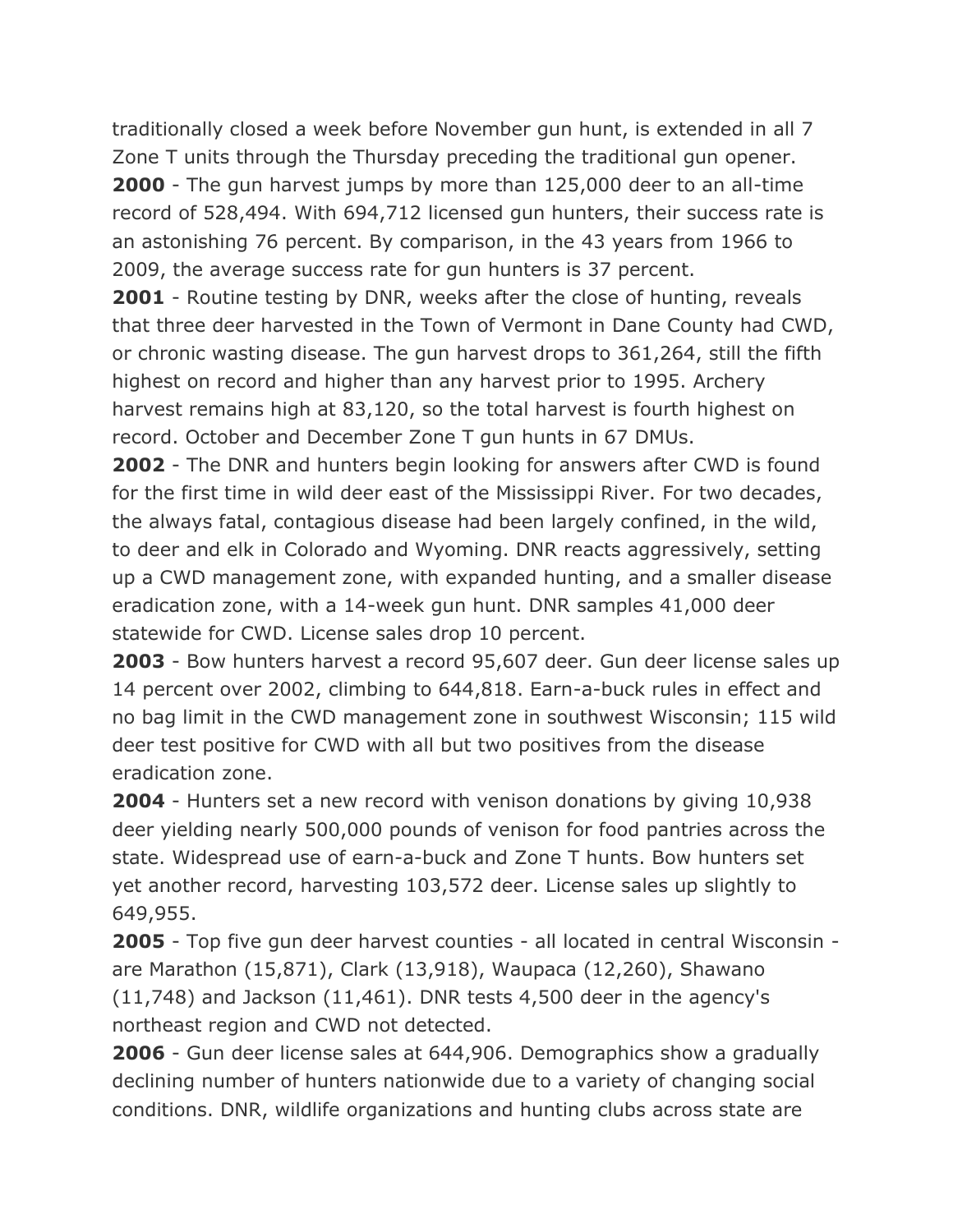ramping up efforts to encourage young hunters. NRB has approved a special, 2-day youth hunt in early October. Total gun harvest is 393,306, fifth highest on record.

**2007** - Wisconsin's 156th deer season; archery harvest peaks at 116,010 deer; gun hunt now lasts 23 days in the CWD Zones; 57 of Wisconsin's 130 DMU's have earn-a-buck rules.

**2008** - Most of southern Wisconsin now lies within the new CWDmanagement zone; focus has shifted to managing rather than eliminating the disease; rifles can be used to hunt deer in previously shotgun-only areas of the CWD zone; more than 642,000 licensed hunters kill 352,601 deer during all gun seasons.

**2009** - The new "Mentored Hunting Program" is introduced, allowing any licensed hunter aged 18 or older to take any new hunter age 10 or older on a hunt. The mentor does not carry a weapon and stays within arm's reach of the novice. Nine-day gun hunt opens with unseasonably warm temperatures and heavy fog throughout much of the state. Gun harvest drops to 241,862. **2010** - Hunters may now divide a deer into up to five parts (four quarters plus the head attached to the spinal column and rib cage) to facilitate removal from the field. [Hunting regulations](http://dnr.wi.gov/topic/hunt/regulations.html) are available on DNR's web site; 18 DMUs in the north have buck-only hunting during both gun and bow seasons to allow herd to grow in the north. No earn-a-buck units except in CWD zone.

**2011**-Archery season is permanently extended to run through the gun deer season. Hunters report higher deer numbers in north. There are no October herd control hunts outside the CWD Management Zone. . Earn-a-buck rules are completely eliminated by legislation statewide and hunters in the CWD Management Zone may shoot a buck first. Earn a Buck is replaced with "bonus buck". CWD detected in a doe harvested outside of Shell Lake in Washburn County, prompting sampling and public outreach. State hires independent deer trustee to review Wisconsin deer management. DNR embarks on multi-million, multi-year study to quantify various causes of deer death (whether by hunter, disease, weather, vehicle collision or predation by wolf, bear or coyote). More than 400 hunters volunteer help make the first year of field research a success.

**2012** - For the first time since 1995, there are no October herd-control gun hunts anywhere in the state. CWD zone hunters can take additional bucks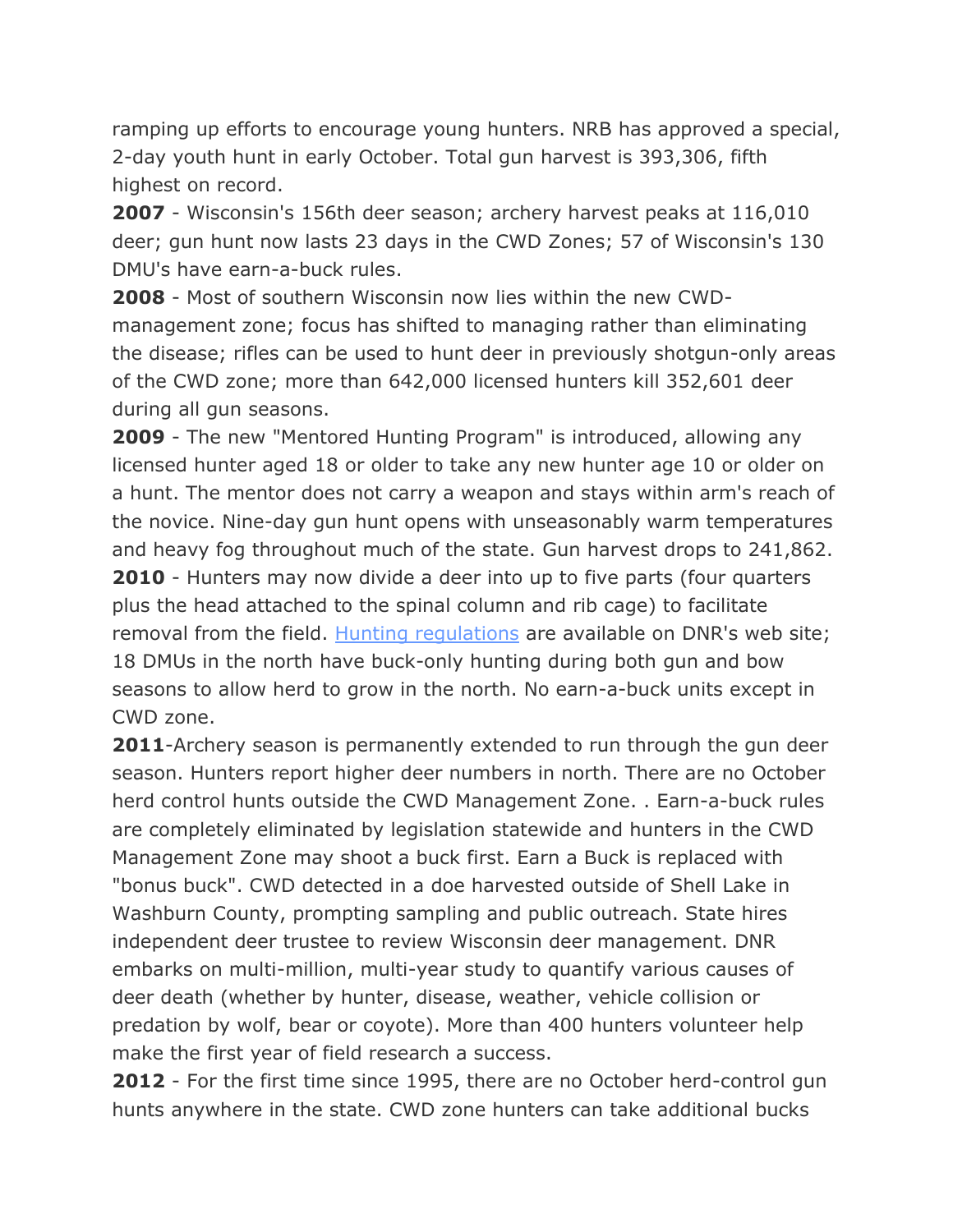under "bonus buck" rules. Anyone may now hunt with a crossbow during any gun deer season. Hunter participation in deer field research remains strong; \$5 introductory licenses for various game species are introduced to help recruit new hunters and encourage past hunters to return. Bowhunters set an all-time record harvest of bucks.

**2013** - Rifles allowed for hunting statewide after research shows they pose no greater risk than shotguns even in more populated counties. Hunting allowed in most state parks for the first time for about a month in the spring and a month in the fall, with archery hunting in parks running longer. Citizen "action teams" working on the Deer Trustee Report complete their recommendations, the DNR prepares proposed changes to deer management and 35 public hearings are held statewide. One proposal: reduce the number of deer management units, either by combining units or managing deer by county. CWD surveillance expanded in Adams, Juneau and Portage counties after four deer test positive outside the CWD management zone in southern Wisconsin.

**2014** -A crossbow season for deer is established for the first time, and the sale of crossbow licenses is robust. The crossbow season runs concurrently with the archery season, from mid-September through the first weekend in January. Crossbow permits are no longer limited to handicapped hunters or those aged 65 or older. Deer management units now coincide with county lines and fall under "farmland" or "forest" zones. After a second consecutive severe winter, antlerless permits are eliminated in 19 forest zone counties. As a precursor to a major change scheduled for 2015, a pilot program for electronic deer registration is established.

**2015** – First year of electronic registration for recording harvested deer, allowing hunter to use a telephone or a computer with internet access to record their deer harvest. Over 309,000 deer are registered, including a new buck harvest record for archery/crossbow hunters. County Deer Advisory Councils and citizen involvement through programs like the Deer Management Assistance Program continue to play a key role in decision making and resource and habitat management as we enter a new era of deer hunting in Wisconsin.

**2016** – The requirement to wear a backtag is eliminated, and blaze pink is allowed as a legal hunting color. Deer are no longer required to be tagged immediately upon recovery. A new licensing system, Go Wild, is introduced